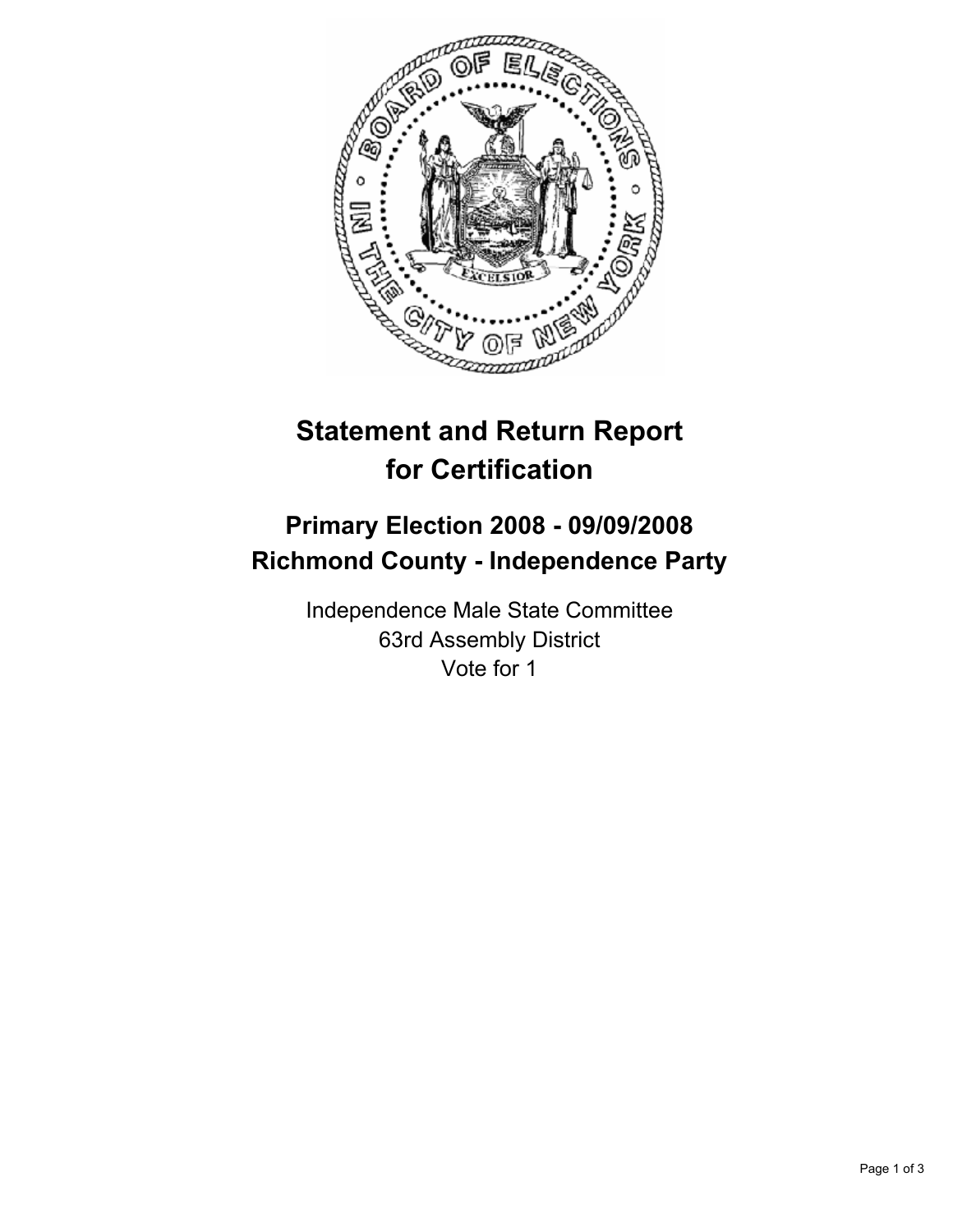

## **Assembly District 63**

| <b>EMERGENCY</b>       |    |
|------------------------|----|
| ABSENTEE/MILITARY      |    |
| AFFIDAVIT              |    |
| <b>THOMAS HAMILTON</b> | 26 |
| MICHAEL REAPE          | 12 |
| <b>Total Votes</b>     | 38 |